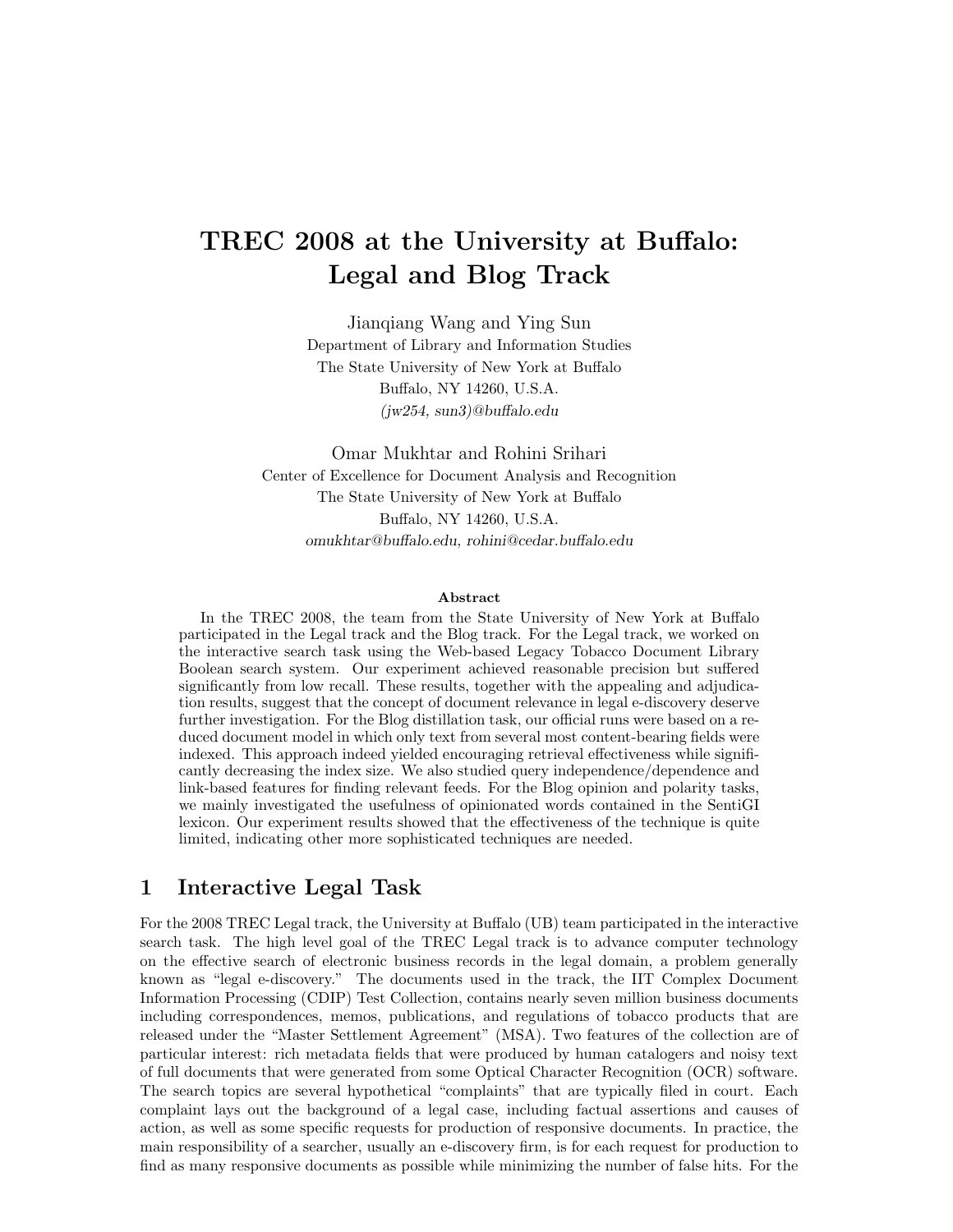Legal track search tasks, each participating team is free to use any of the document fields and any information contained in each complaint, thus leading to a variety of potential retrieval techniques and strategies. More information of the test collection can be found in the 2006 track overview paper [1].

To focus research effort on different important aspects of the legal e-discovery task, the Legal track has three separate tasks: a routine ad hoc task, a feedback task, and an interactive task [13]. The UB team chose to work on the interactive search task for this year. In this paper, we describe our research interests, our search system and strategies, search outcomes, and the official evaluation including appealing and adjudication results.

## 1.1 Areas of Interest

The challenges of legal e-discovery have been well-noticed in both the research and practice communities. However, the greatest success of search technology, namely the ranked retrieval algorithms and techniques, has not been widely applied to legal e-discovery, for which the typical approach is the Boolean search. The goal of our focus on the interactive Legal e-discovery task is two-fold: to gain a better understanding of the Boolean e-discovery practice and to develop better ranked retrieval techniques based on this understanding. In addition, we would also like to learn more about the document collection, something usually not easy to achieve with batch retrieval in which the human searcher is not directly involved. An interesting feature of this year's interactive Legal task is the inclusion of Topic Authorities (TAs). Specifically, each participating team had chances to clarify its understanding of document relevance for a topic, and TAs adjudicated the initial relevance judgments of documents that a participating team disagreed. Therefore, this year's interactive task is one step closer to model the real life practice of legal e-discovery, thus more interesting.

# 1.2 Search System and Topic

The small size of our team and the time constraint prevented us from building a full-blown interactive search system of our own for the task. Therefore we studied several existing systems and eventually chose a Web-based Boolean search engine maintained by the Legacy Tobacco Document Library team at the University of California at San Francisco (UCSF)<sup>1</sup>. The system contains a superset of the documents used in the Legal track. Some of the most important features of the system include:

- Three levels of search Users can select from basic search, advanced search, or expert search mode. The basic search mode is for search with one term on the entire document or the searchable fields (Title, Author, Bates Number, Document Type, Entire Record, Metadata, and Text body). The advanced search mode supports Boolean query formulation with up to six search terms. With the Expert Search interface users can create more complex Boolean queries using mixed operators and wildcards while searching on any field in the collection. We used the expert search interface to generate all the queries and the corresponding official runs reported in this paper.
- Search on individual fields or the whole document Such flexibility turned out to be very useful. For example, searchers can easily construct queries that will return or exclude documents that contain or do not contain certain terms in their Title field. Also, this makes it easy to search based on dates.
- Search with Wildcards This feature makes it easy to specify variants of query terms and proximity search.
- Full document image Full documents in PDF format and TIFF format are provided by the system, which facilitates the review of retrieved documents.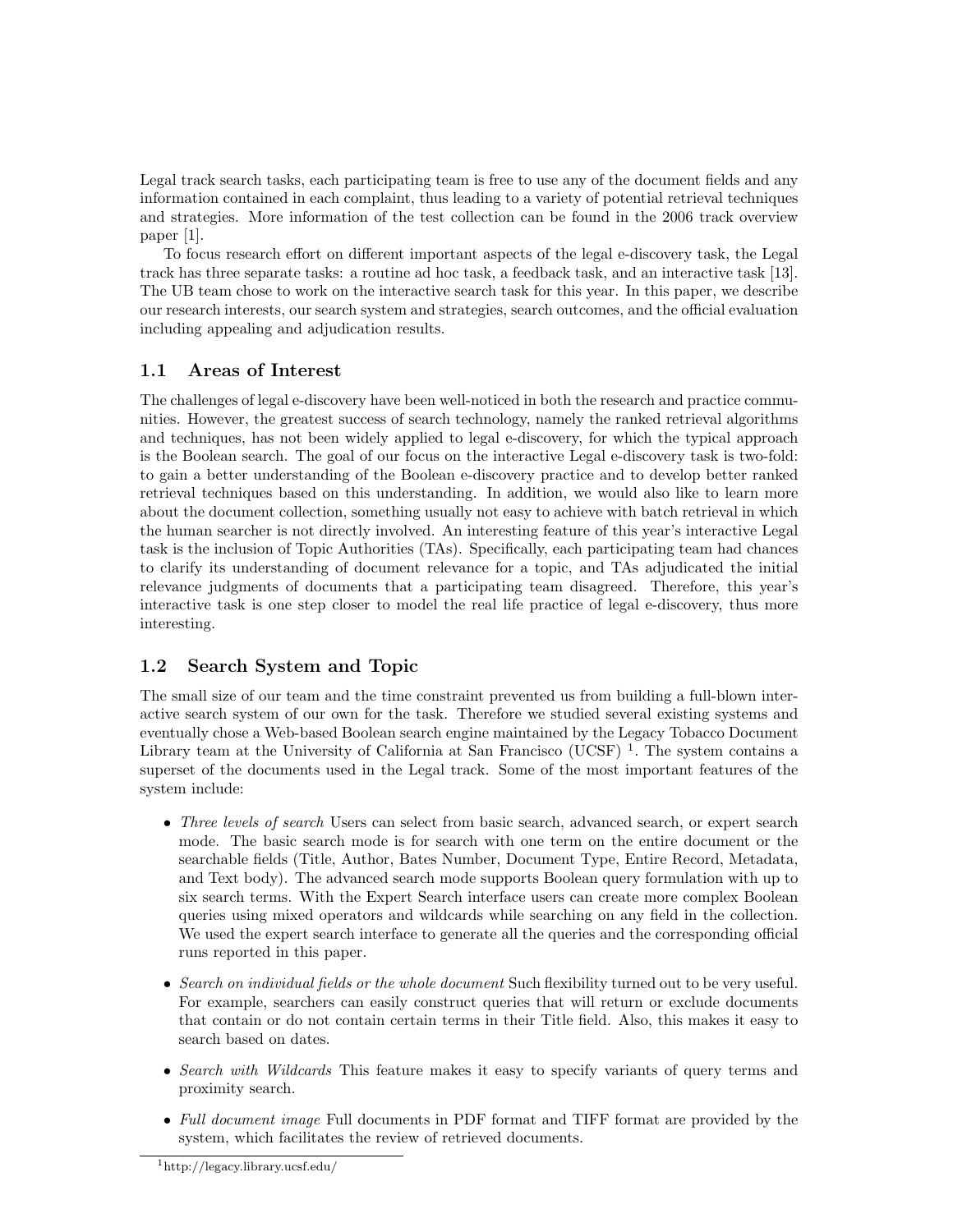• Search history and bookbag The system automatically keeps search history (queries and the number of retrieved documents for each query) for a login session, and the search history can be easily downloaded to a local computer. The "bookbag" keeps documents that a searcher has selected. The searcher can also write notes about any document in the bookbag. The bookbag needs to be downloaded before a search session ends.

We used all these features of the system quite frequently. Initially we encountered one problem with the "bookbag" feature. Since the default Web interface of the UCSF search system allows to display up to only 50 documents per page, marking relevant documents (so that their document IDs can be saved in the bookbag) can be very time-consuming if the number of retrieved documents is large. Upon our request, the system staff provided an API command that allows to change the number of documents per page up to 10,000. Given the number of documents we retrieved, it only requires a few pages to display them.

Three topics, together with the complaint that these topics are based on, were provided for the interactive search task. The complaint describes a hypothetical legal case in which a company is accused of providing false information to its security customers. Specifically, the company is suspected to have been involved in illegal domestic retail marketing practice of cigarettes and payment to foreign officials. Consequently, the three requests for production seek documents that talk about (1) marketing or advertising restrictions, (2) retail marketing campaigns for cigarettes, and (3) payments to foreign government officials. Due to constraints on the task schedule and the availability of our searchers, we were able to work only on Topic 103 for our official submission, which is the topic of retail marketing campaigns for cigarettes.

#### 1.3 Query Formulation

The request for production of Topic 103 states that relevant documents should "describe, refer to, report on, or mention any "in-store," "on-counter," "point of sale," or other retail marketing campaigns for cigarettes." At the beginning we thought this is an easy search request but as we worked on it we realized it is indeed difficult. One of the reasons is that a relevant document may not use any of the terms in the request, except "cigarette." Our understanding is that in-store, on-counter, and point-of-sale retail marketing of cigarettes are just examples of relevant retail marketing activities - there are other forms of retail marketing campaigns that can be relevant, such as during concerts, sports, and even in streets. For example, a document that describes sales representatives of a tobacco company distribute free cigarette samples on a car racing event is deemed to be relevant, while it never uses any of the other words in the request for production. Our clarification with the TA confirmed our speculation. Therefore, terms like "in-store," "oncounter," "point of sale," and "retail marketing" should be ORed with "cigarette" if they are to appear in a Boolean query.

On the other hand, documents mentioning those words in the topic statement may not be relevant. For example, a document would be non-relevant if it discusses only the qualification of some retail stores for becoming a member of the Retail Partners Program of a tobacco company without mentioning the consumer. The TA explained that "I think the communication would need to refer or relate or imply some distribution to customers and a particular program or campaign to be responsive."

Many documents that we initially found describe federal, state, local, and company rules, codes, regulations, etc. that apply to retail marketing of cigarettes. However, it is somewhat difficult to judge the relevance of these documents. The TA clarified that the relevance of such documents should be decided based on whether they are general to all retail marketing activities or specifically about some individual events. She explained that "I think as a general matter, if the document was generated by the government and discusses rules or regulations relating to free samples of cigarettes, I would not consider this alone to be responsive to the Topic 103 request for documents relating to retail marketing campaigns. If the document was generated by a cigarette manufacturer and said that in connection with providing free samples of Merit or Pall Mall, we must follow the attached rules, I think it would be responsive. If the document was sent internally at Philip Morris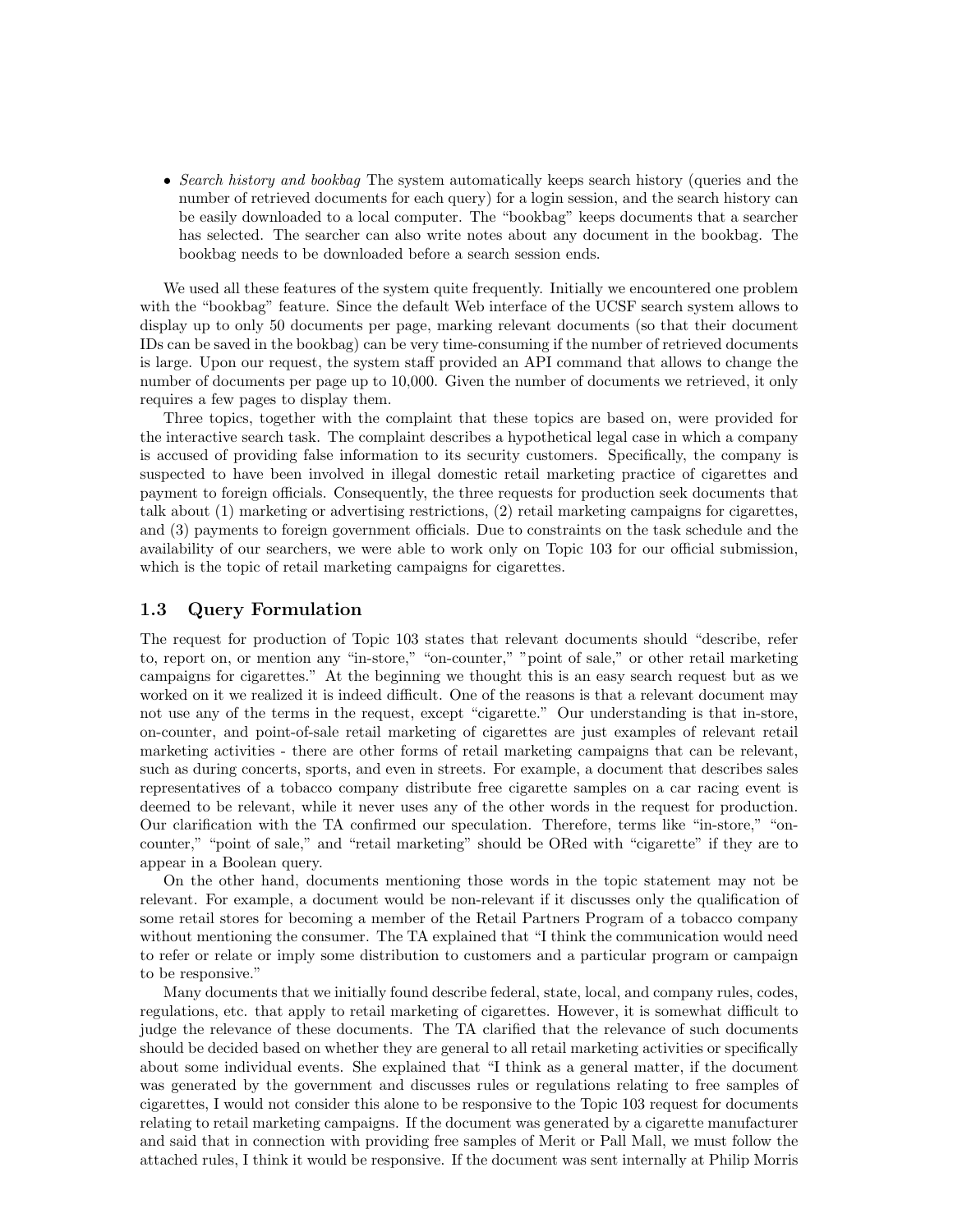to the entire Marketing Department and said "Attached are the new government rules regarding free cigarette samples," I would probably err on the side of deeming that responsive." From these conversations, it seems that we should excluded documents of general rules, codes, regulations, and their like, but the fine line is hard to maintain.

For the submitted run, two faculty members worked on the search task in two weeks, of course with other teaching and service responsibilities going on at the time. We did not accurately keep track of the time spent on the task. Our plan was that each of us focused on different types of potentially relevant documents and then merged the search results. Here are the five queries that led to our official runs:

- 1. UBQ01: (cigarette\* AND ("off package"∼2 OR "off carton"∼2 OR "off pack"∼2) NOT (ebay))
- 2. UBQ02: (cigarette\* AND ("discount campaign"∼10 OR "discount promotion"∼10) NOT (dt:(regu\* OR "\*study") OR ti:(study OR banning OR ban OR regulat\* OR health OR  $legislat<sup>*</sup>))$
- 3. UBQ03: (cigarette\* AND (giveaway OR "give away") NOT (dt:(regu\* OR "\*study") OR ti:(study OR banning OR ban OR regulat\* OR health OR legislat\*) OR ot:(violat\* OR illegal OR ban OR "quitting smoker" OR "quited smoker" OR "quit smoking" OR child OR children OR minor OR "additive\*" OR cancer OR "health department"∼3 OR "American health foundation")))
- 4. UBQ04: (cigarette\* AND ("gift purchase"∼10 OR "store sale") NOT (dt:"regu\*" OR ti:"study"))
- 5. UBQ05: ((distribut\* AND (sample\* OR coupon\*))∼5 AND cigarette\* NOT (dt:(law OR laws OR code OR codes OR regulat\* OR legislat\* OR publication\*) OR ti:(bill OR bills OR law OR laws OR rule OR rules OR code OR codes OR regulat\* OR legislat\* OR restrict\* OR guideline\* OR manual\* OR profile\* OR motion\* OR standard\* OR requirement\* OR practice\*)))

The first four queries are generated by one team member with the expectation to retrieve potentially relevant documents mentioning some specific types of retail campaign events. The types of events focused in the queries are: store sale, giveaways, and gifts with purchase. Each query has three clauses: (1) cigarette and its spelling variants; (2) expressions carrying the meaning of one or two types of retail campaign events; and (3) a not clause to exclude some false positive documents. For each type of event, the searcher came up with possible expressions and only the expressions that have proved to be present in the collection are kept in the final queries. For the purpose of accessing query qualities, the queries are not defined neatly as one query per type of event, but quite ad-hoc with a general rule that the searcher feels comfortable to manipulate the number of documents retrieved. The NOT clause is added after looking at a small sample of documents retrieved by a query containing only the first two clauses. The TA was consulted to verify some sample documents.

We found a large amount of scanned coupons in the collection with very few texts in them. However the texts follow the general pattern as "certain amount off per/every/a package/carton/pack." The TA gave a positive answer to such documents. Query UBQ01 is generated to catch such documents. Query UBQ03 is about free gift or sample giveaway events. A lot of efforts were made to exclude non-responsive documents with this query. Query UBQ04 uses the general concept terms for store sale and gift with purchase events. The query is used to target documents talking about the events in general, such as a marketing report or general store sale instructions. Query UBQ02 is also about the store sale events where "discount" is mentioned. We limited the appearance of the term "discount" somewhere near "campaign" or "promotion" based on our initial understanding that the responsive documents should mentioned some specific events. However, a last-minute contact with the TA proved that the understanding is incorrect, which may be one of the reasons leading to our low recall results.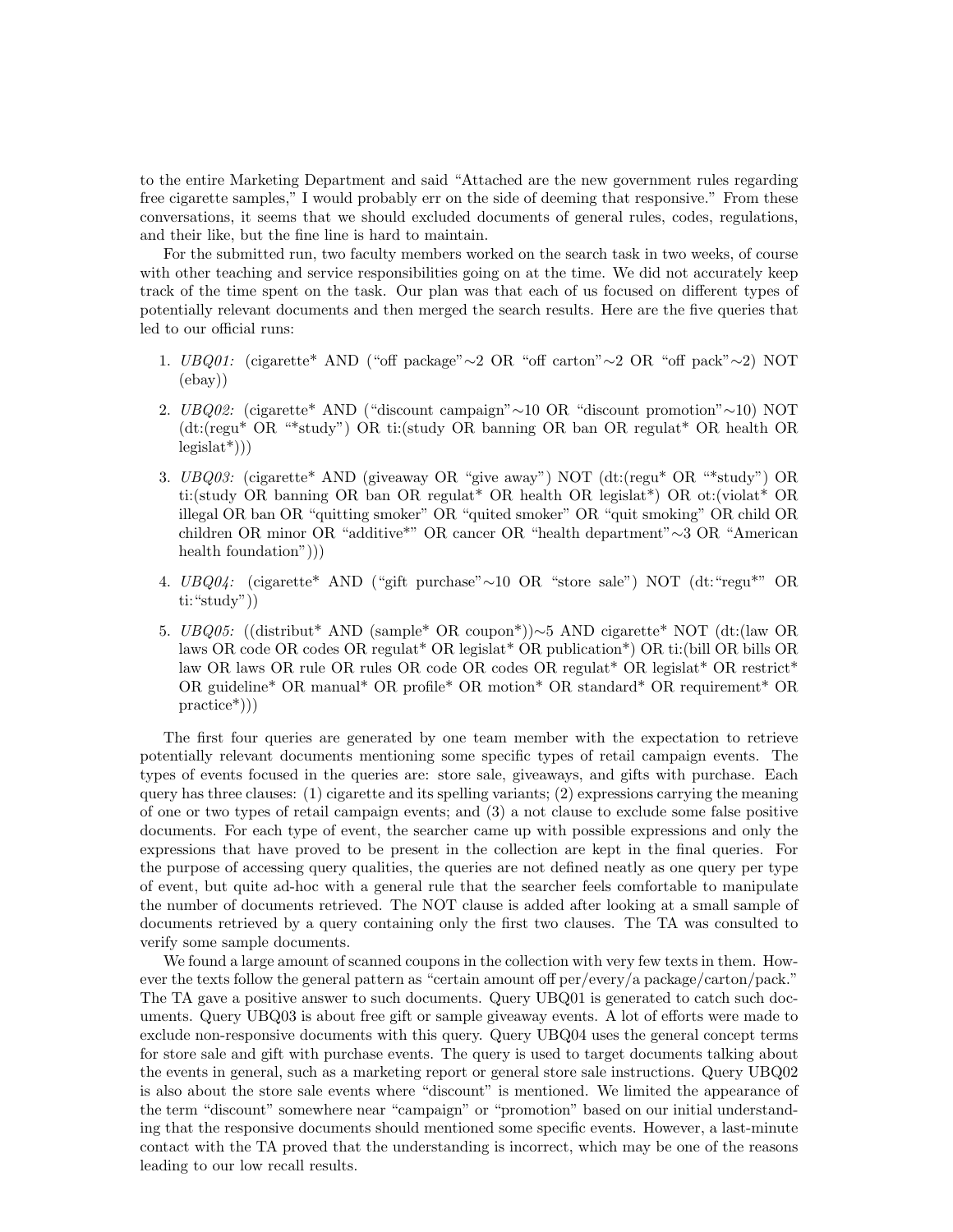| Query ID | Rtrd  | Sampled | Rel(I) | $Non\_Rel(I)$ | AA | A_A_Rel |
|----------|-------|---------|--------|---------------|----|---------|
| UBQ01    | 38032 | 290     | 226    | 64            | 23 | 23      |
| UBQ02    | 4827  | 26      | 21     |               |    |         |
| UBQ03    | 4198  | 24      | 18     |               |    |         |
| UBQ04    | 4484  | 23      | 16     |               |    |         |
| UBQ05    | 38415 | 271     | 129    | 142           | 22 |         |

Table 1: **Run statistics: Initial and Post-Adjudication.**  $Rtrd$ : the number of documents retrieved by each query; Sampled: the number of retrieved documents that were sampled for the official relevance judgment;  $Rel(I)$ : the number of our sampled documents that were initially judged as relevant;  $Non\_{Rel}(I)$ : the number of our sampled documents that were initially judged as non-relevant;  $A_A$ : the number of  $Non_Rel(I)$  that we appealed for adjudication;  $A_Ael$ : the number of  $A_A$  that were adjudicated as relevant.

Query UBQ05 was generated by another team member. It requires the presence of the words "distribute," "cigarette," and either of the words "sample" and "coupon" (or their variants). In addition, it requires relevant documents not to be regulations and their likes, as restricted through the "document type" (dt) field, or document titles not to contain these words. The proximity operator ∼ specifies the window size for words to appear together in a document. We tried several different window sizes and felt the window size of five can bring in a reasonable number of relevant documents. Of course, this heuristics is only based on some sample documents. Given the low recall of our results, we suspect that we should have probably set the window size larger.

#### 1.4 Official Evaluation Results

Table 1 shows the statistics of our submitted run, which merges documents retrieved by the five queries. We can see that among all the five queries, UBQ01 and UBQ05 retrieved about the same number of documents, which is much more than the other three queries. It's worth mentioning that there is very little overlap between these two sets of documents, suggesting the queries pulled out documents from different categories or types. Our merged (official) run contains 67,334 documents. Only less than 7% of these documents were sampled for official review. The effectiveness of our run is 4.7% for recall, 63.4% for precision, and 8.7% for F measure (before appealing and adjudication). Both the balanced F measure and recall are very low for our run, indicating we missed lots of relevant documents.

## 1.5 Results after Appealing and Adjudication

An interesting and important feature of this year's interactive search task is appealing and adjudication after the initial relevance assessment results were released. Each participating team was given an opportunity to question the relevance judgment of any of the sampled documents that the team disagreed. The TA would further examine the appealed documents and made a final assessment of their relevance. Appealing and adjudication was done after the TREC conference. Our team looked particularly at those documents that were initially judged as non-relevant and selected 40 of them that we felt representing different types of documents that we have retrieved. In other words, there are more documents that we wished to be adjudicated, but we believed that once we had the adjudicated results of these 40 documents we would have a better understanding of the true relevance of other documents that are similar to the adjudicated documents. Of course, another reason for us to appeal only a relatively small set of documents for adjudication is we did not want the TA to spend too much time on similar documents.

Table 1 also shows, for each of the five queries, the number of documents that were initially judged as non-relevant and we appealed for adjudication. There were six appealed documents that were retrieved by both UBQ01 and UBQ05, hence 40 unique documents for adjudication. As we can see, among these 40 documents (again, initially judged as non-relevant), 35 were adjudicated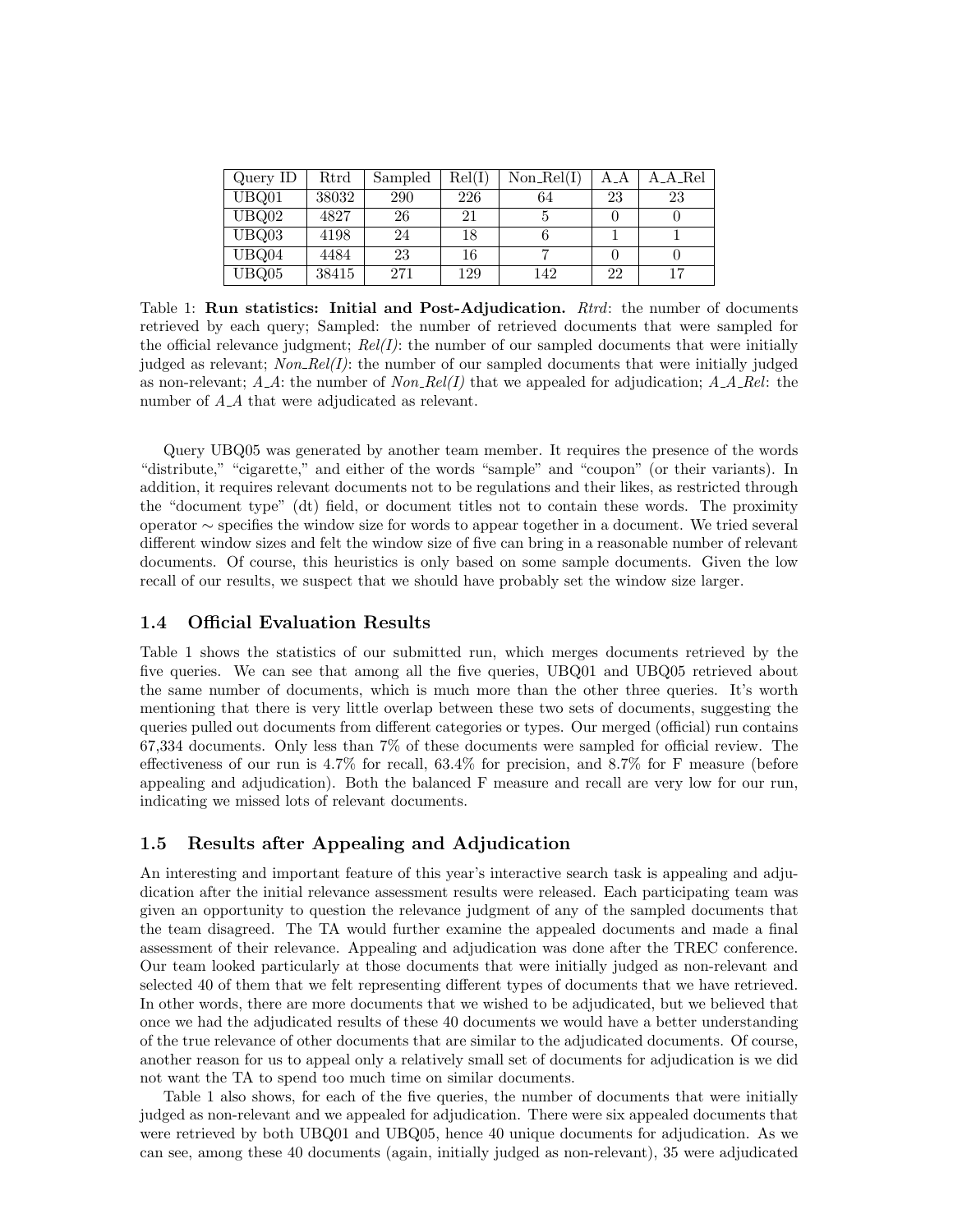by the TA as relevant, showing there was some noticeable discrepancy of relevance judgments between the assessor and the topic authority. Adjusting the initial official evaluation results by taking into consideration the appealing and adjudication results, the estimated recall, precision, and F measure of our submitted run are boosted to  $6.1\%, 71.6\%,$  and  $11.3\%,$  respectively.

We believe that the track overview paper will provide a more detailed analysis of the process and results of appealing and adjudication. From our perspective, however, the results, together with our experience of interacting with the topic authority, make us believe that relevance assessment of documents for legal e-discovery is a very challenging task. The challenge could be due to several factors. One possible factor is that the concept of document "relevance" in the legal e-discovery domain does not seem to be quite the same as in other domains (e.g., with newswires stories).

#### 1.6 Conclusions for the Interactive Legal Task

At the first glance, our interactive legal search results do not seem to be very encouraging. However, we have learned a lot than what these recall, precision, and  $F$  measures show. Through our participation in the task, we have become more familiar with the actual legal e-discovery process. The involvement of the topic authority in this experimental evaluation significantly helped us to understand that process as well as the concept of document relevance in the legal e-discovery domain. We also learned the usefulness of utilizing certain document features such as document types and specific fields, and query formulation techniques such as proximity search, wildcards, and relevance feedback to improve the search performance. Our immediate next step would be to study how these techniques can be automated so that they become part of some text analysis, indexing, and searching algorithms. We feel that the concept of document relevance in legal ediscovery deserves further investigation and understanding. One possible direction is to look at the different types of relevance [8]. Therefore, we look forward to continuing our effort in the TREC 2009.

## 2 Blog Distillation Task

Blog Distillation or "feed search" is the task of finding blog feeds that have a principal recurring interest in a topic X, where X is an information need expressed as a short query (title), a short sentence(description) and a short paragraph(narrative). The goal is to return a ranked list of feeds that are most relevant to the expressed information need.

The document collection contains three sets of documents: 88.8 GB permalink documents, 28.2GB homepages, and 38.6GB RSS and ATOM feeds. We used the permalink collection which is organized as 3.2 million documents. In the previous two years' Blog track, groups have looked at the so-called large document model in which all documents from a feed are used to make a single document that represents that feed [11]. An alternative model is to execute the query against the individual pages and then use a ranking method that scores feeds based on the ranking of the individual pages, hence, the small document model [4]. We choose the large document model because it has shown to work better than the small document model. We also looked at the reduced document model in which text between certain tags is indexed (described below). Another approach we tried was to integrate the PageRank of a feed with its query likelihood score. For all our experiments we used the Indri retrieval engine as well as the Lemur toolkit.

#### 2.1 Corpus Processing

A FEEDNO tag is included in the DOCHDR section of each permalink document, indicating which feed it belongs to. With that information, we were able to aggregate all documents with the same FEEDNO in the permalink collection into one document. There are about 100K individual feeds so we created an index with about 100K documents. We initially built two indices, one with stop-words removed and the other without. Our preliminary experiments showed that removing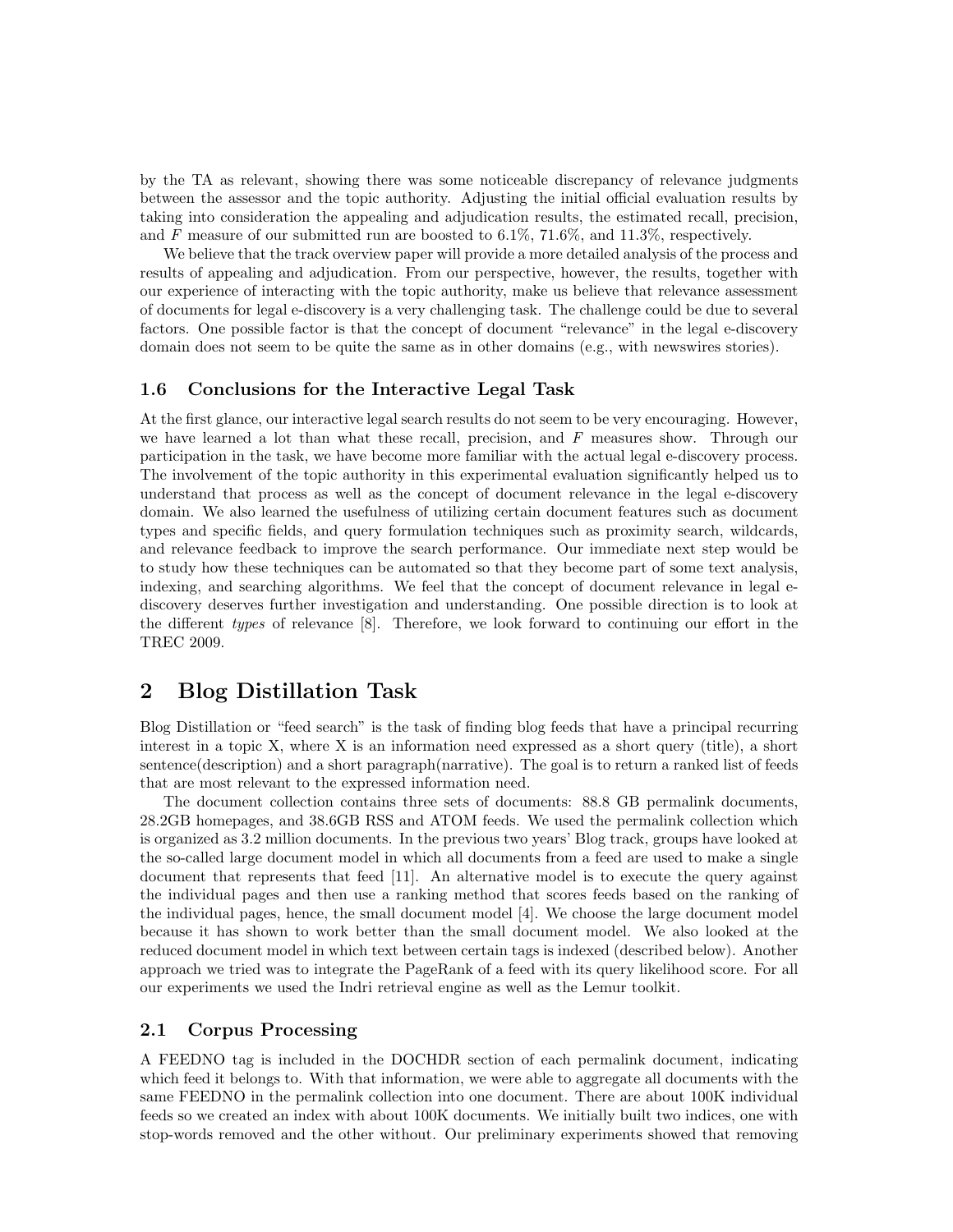stop words seemed to help improve retrieval effectiveness. Therefore, our official runs were based on document indices with stop words removed.

For the reduced documents model, we built three separate indices: (1) Title (T) only index, by indexing only the text in the TITLE field, (2) Title and Heading (TH) index, by taking only the text in the TITLE and the heading fields(H1, H2, and H3), and (3) Title, Heading and Paragraph (THP) index, by taking the text in the TITLE, H1, H2, H3, and P fields. We did not remove any stop words in the reduced document model but did use Krovetz stemming.

We did not use any technique to remove non-English or spam blogs. According to statistics of the 2007 Blogosphere <sup>2</sup> , only 36% of the blogs are English. Our motivation for not removing non-English blogs is that we want to see how robust our approaches are in dealing with English Blogs mixed with non-English ones. We note, however, that excluding non-English and spam blogs could improve performance on Blog Distillation [10].

## 2.2 Query Construction

A retrieval engine will perform only as well as the quality of the words that are used to express an information need. Query expansion techniques such as relevance feedback (including pseudo relevance feedback), WordNet association, and Wikipedia term association are all ways to enhance the quality and clarity of the information need. We performed experiments on different methods of combining words in title, description and narrative. We used last year's relevance judgments and Mean Average Precision(MAP) as the metric to test the performance of our techniques.

For query construction, our baseline run was produced with queries containing only the words from the title field. We looked at the MAP obtained from running the full title, description and narrative and their combinations. In our experiments removing all stop words from the title, description and narrative improved performance. More complicated techniques such as, automatically extracting the most important words by finding the capitalized words, phrases such as "University at Buffalo" where "at" is a connective between two capitalized words, showed further improvement. The addition of lower case words did not improve MAP or R-Precision but we did get the highest P@10 when we take the title, capital words and lower case words. (see Table 2. The pre-processing we did is similar to query expansion in that we were trying to clarify the information need of the user. The similarity between our approach and query expansion is that our aim is to add words to the short original query to clarify the information need.

## 2.3 Documenting Ranking Techniques

We tried three document ranking techniques in our experiments, namely, query likelihood and PageRank, support vector machine, and reduced document model.

#### 2.3.1 Query Likelihood and PageRank

We first looked at whether combining the query likelihood and a popularity metric improves performance on the blog distillation task. The popularity metric we used is PageRank [9]. Specifically, we used the link structure within the document collection to calculate the PageRank. To calculate the PageRank values of the feeds we used Lemur's PageRank utility.

We first calculated the PageRank of the individual feeds. Then we used a linear combination of the PageRank and the query likelihood score to rank the feeds. There were two parameters that we needed to learn, the relative weights to be given to the query likelihood and the PageRank of the feeds. Another interesting thing we found was that only 27K blogs out of 100K blogs had a PageRank i.e. 72K feeds had a PageRank of zero. The distribution of the PageRank's of the feeds are given in table 3. We tried different combinations of these scores but found that using the PageRank degraded performance unless the weight of the PageRank was set so low (less than 0.01) so that it would be almost ignored. In conclusion, we found that using the PageRank did not improve performance.

<sup>2</sup>http://www.sifry.com/alerts/archives/000493.html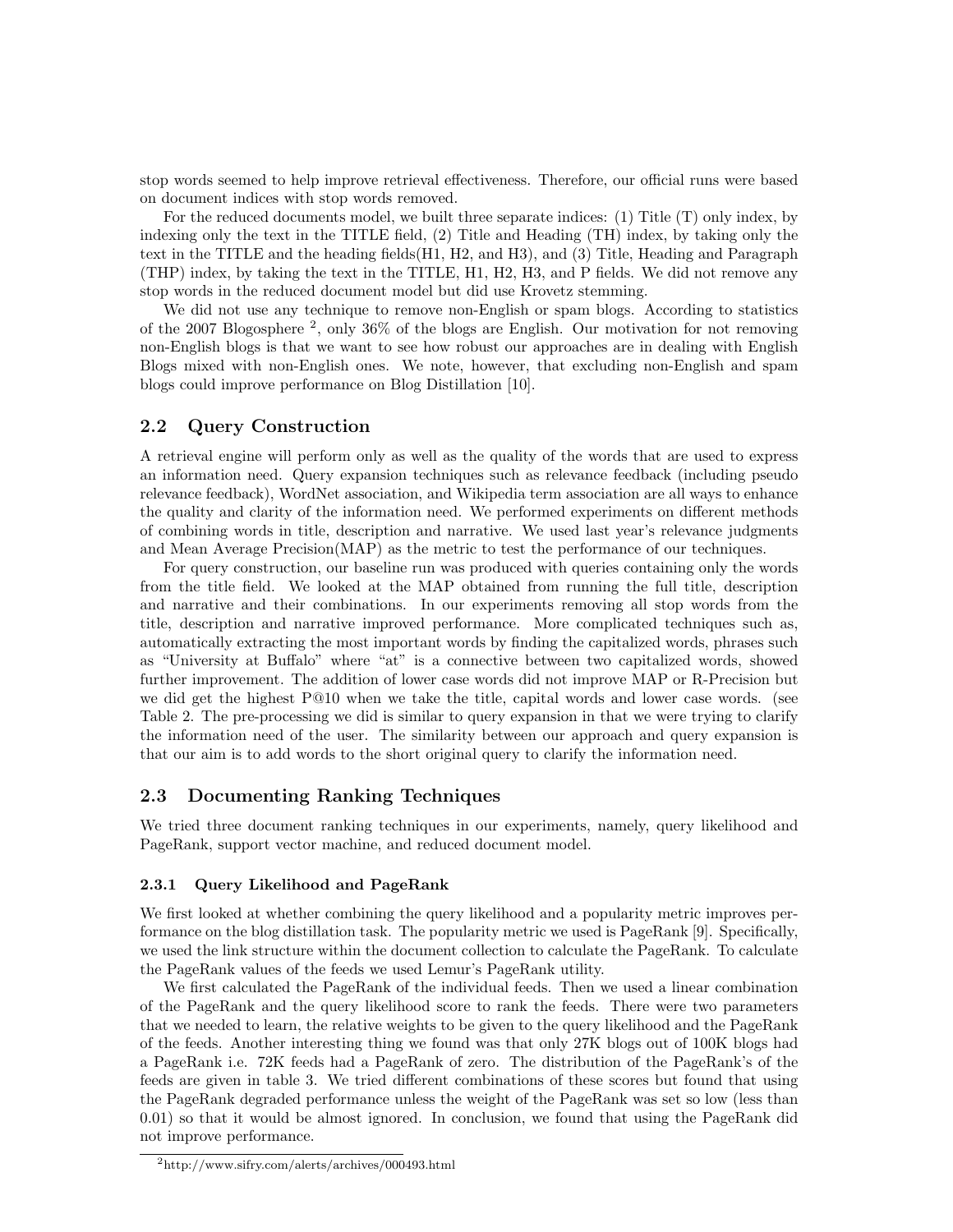| <b>Query Fields</b> | Index used      | Processing              | <b>MAP</b> | R-Precision | P@10   |
|---------------------|-----------------|-------------------------|------------|-------------|--------|
| T                   | T               | none                    | 0.2012     | 0.2705      | 0.4541 |
| T                   | T & H           | none                    | 0.1837     | 0.2626      | 0.4054 |
| T                   | $T$ , $H$ & $P$ | none                    | 0.2075     | 0.2887      | 0.3895 |
| T                   | Full            | none                    | 0.2430     | 0.3167      | 0.4103 |
| T & C wd            | T only          | T, C from $D \& N$      | 0.2432     | 0.3225      | 0.4711 |
| T & C wd            | T & Hd          | T, C from $D & N$       | 0.2249     | 0.3027      | 0.4156 |
| T & C wd            | $T$ , Hd $\&$ P | T, C from $D \& N$      | 0.2416     | 0.3229      | 0.4244 |
| T & C wd            | Full            | T, C from $D \& N$      | 0.2915     | 0.3700      | 0.4400 |
| $T,C \& L$          | Full            | $T, C$ from $D \& N, S$ | 0.2890     | 0.3594      | 0.4636 |
| T.C & L             | T               | $T$ , C from D & N,     | 0.2483     | 0.3333      | 0.4955 |
|                     |                 | all wd x S              |            |             |        |
| T.C & L             | T & H           | $T$ , C from D & N,     | 0.2171     | 0.2856      | 0.4455 |
|                     |                 | all wd x S              |            |             |        |
| $T,C \& L$          | $T$ , $H$ & $P$ | $T$ , C from D & N,     | 0.2477     | 0.3239      | 0.4705 |
|                     |                 | all wd x S              |            |             |        |

Table 2: The effect of query construction on different indices. Evaluation was on the Blog Distillation Relevance Judgments from last year. T is Title, C is capital words, H is heading, P is paragraph, S is stop words, wd is words , D is description, N is narrative , L is lower case words, x is except.

| PageRank  | 10 | Q | $\sim$ | $\overline{\phantom{a}}$ |    |     |     |       |       |      |  |
|-----------|----|---|--------|--------------------------|----|-----|-----|-------|-------|------|--|
| Frequency | -  | ◡ | 9      | 25                       | 69 | 189 | 517 | - 415 | 3,866 | ,303 |  |

Table 3: PageRank of Feeds

#### 2.3.2 Support Vector Machine

Another system we built was based on Support Vector Machines(SVM). For this purpose we used the LibSVM toolkit [3]. We took the qrels from last year, extract features for each feed, and then use SVM to classify the feeds. The features that we used to train our SVM include: PageRank of a feed within the permalink collection, the number of documents in the feed, the length of the feed document, the average document length in the feed, the number of times, each word in query title is found, and the number of times, the title of the query is found (Phrase Matches). As we can see, some of the features rely on the relevance judgments from last year's track.

The performance metric we used was the percentage of correctly identified feeds in the testing set. The distribution of relevant/irrelevant feeds in the relevance judgment file is skewed in favor of irrelevant feeds. To overcome this problem, we penalized our SVM whenever it misclassified a relevant feed. Our best performance using SVM and the features itemized above was 62%.

| <b>Fields Indexed</b> | <b>Size</b> | Avg. Doc. Length | MAP    | <b>R-Precision</b> | P@10   |
|-----------------------|-------------|------------------|--------|--------------------|--------|
| Full                  | 24.3GB      | 16.000           | 0.2430 | 0.3167             | 0.4103 |
| m                     | 236MB       | 235              | 0.2012 | 0.2795             | 0.4541 |
| TН                    | 922MB       | 1.356            | 0.1837 | 0.2626             | 0.4054 |
| THP                   | 6.58GB      | 7.634            | 0.2075 | 0.2887             | 0.3895 |

#### 2.3.3 Reduced Document Model

Table 4: Index Sizes. T is Title-only index created from words inside TITLE field of a webpage, H is heading index created from words inside H1, H2, or H3 fields, and P is paragraph index created from words inside P field.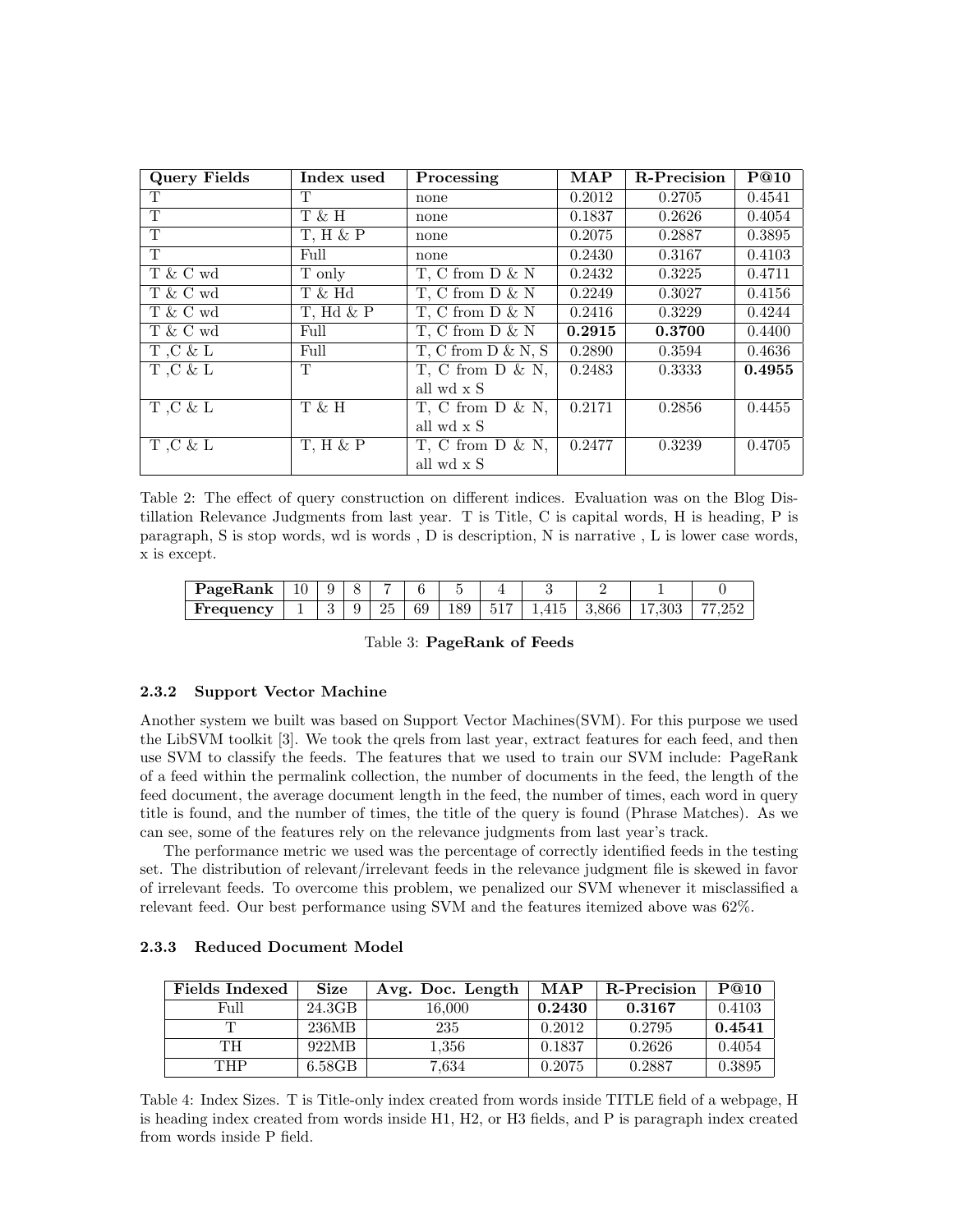If one looks at documents belonging to a feed, there is a certain structure to them. The Blog (Feed) title is repeated on each page, there are links to similar blogs (blog roll), there is an archive of previous posts, there is the main "post" and finally the "comments." The archive, blog roll, and feed title do not change much and are almost static, while the "post" and the "comment" changes in each document. So there are static (or almost static elements) and dynamic content on each documents belonging to a feed. For the distillation task, our goal is to find out whether posts or comments to a post from a feed have a "principal recurring interest in X (information need)."

We used the reduced document model to filter out the non-relevant elements of a feed. Instead of labeling different HTML tags from a feed as relevant/irrelevant, we used a heuristic method in which texts within certain HTML tags is indexed while texts within other tags is simply ignored. The tags we chose to index were the TIELE, H1, H2, H3, and P tags. Our approach is much simpler than the approach taken by [6] and [7]. The former group's approach is based on VIPS (Vision based Page Segmentation) algorithm [2] for page segmentation. They used layout features and language features to identify important content blocks. The latter group used content extraction on the Opinion track but their approach is also based on page segmentation and uniqueness of text within tags. [14] also preprocessed the permalink collection for the opinion retrieval task to remove the script and style information in documents, which led to a reduction of 80% in page size (from 88GB to about 18GB).

The motivation for the reduced document model is to see the effect of index reduction on performance and to simplify the filtering of document elements. Both techniques (VIPS and Uniqueness of text) are computation-intensive, and might not be suitable for real time filtering. Another motivation is to mimic what people do when they subscribe to blogs. People seldom read every single document from a feed. Instead, they perform a search based on their information need and look at the titles and snippets to decide if the feed might be relevant and worth subscribing to. Table 4 shows the reduction in index as well as the performance penalty of index size reduction. We used the queries and relevance judgments from last year to measure performance. We achieved a reduction in index size to 0.01% with a performance penalty of -18%. However, we received a 10% boost in P@10. For the heading and paragraph indices we observed similar trends but no such improvement in P@10.

#### 2.4 Experiments and Results

Since we got disappointing results from the combination of query likelihood and PageRank feature, we did not submit any run based on this technique. With SVM, we used classification errors as our metric. Therefore, all our submissions are based on query likelihood on the feed index as well as the reduced document model. For our baseline, we used the title only query on the feed index. For other submissions, we built the query from the title and the capital words as explained in the query construction section above. All evaluations are on the 50 new queries proposed this year. 5 of those were proposed by our group.

The MAP, R-Precision and P@10 for our submitted runs are given in Table 5. Our baseline run is UBDist1 which is a title only run on the full index. Our second run is UBDist2, for this run, we built the query from title, the index we used is the title, heading and paragraph index. We see a drop in MAP, R-Precision and P@10 although the performance was not as severe as observed on the queries from last year (Table 4). This could be because of the change in nature or the queries themselves. Our third run is UBDist3, which is produced with queries built from the title words, capital and lower case words and index with the title, heading and paragraph. For our final run UBDist4, we built the query from title and capital words and again used the title, heading and paragraph index. We achieved the best performance with this run, which is an improvement of 9% in MAP, 8% in R-precision and 2% in P@10 over our baseline run.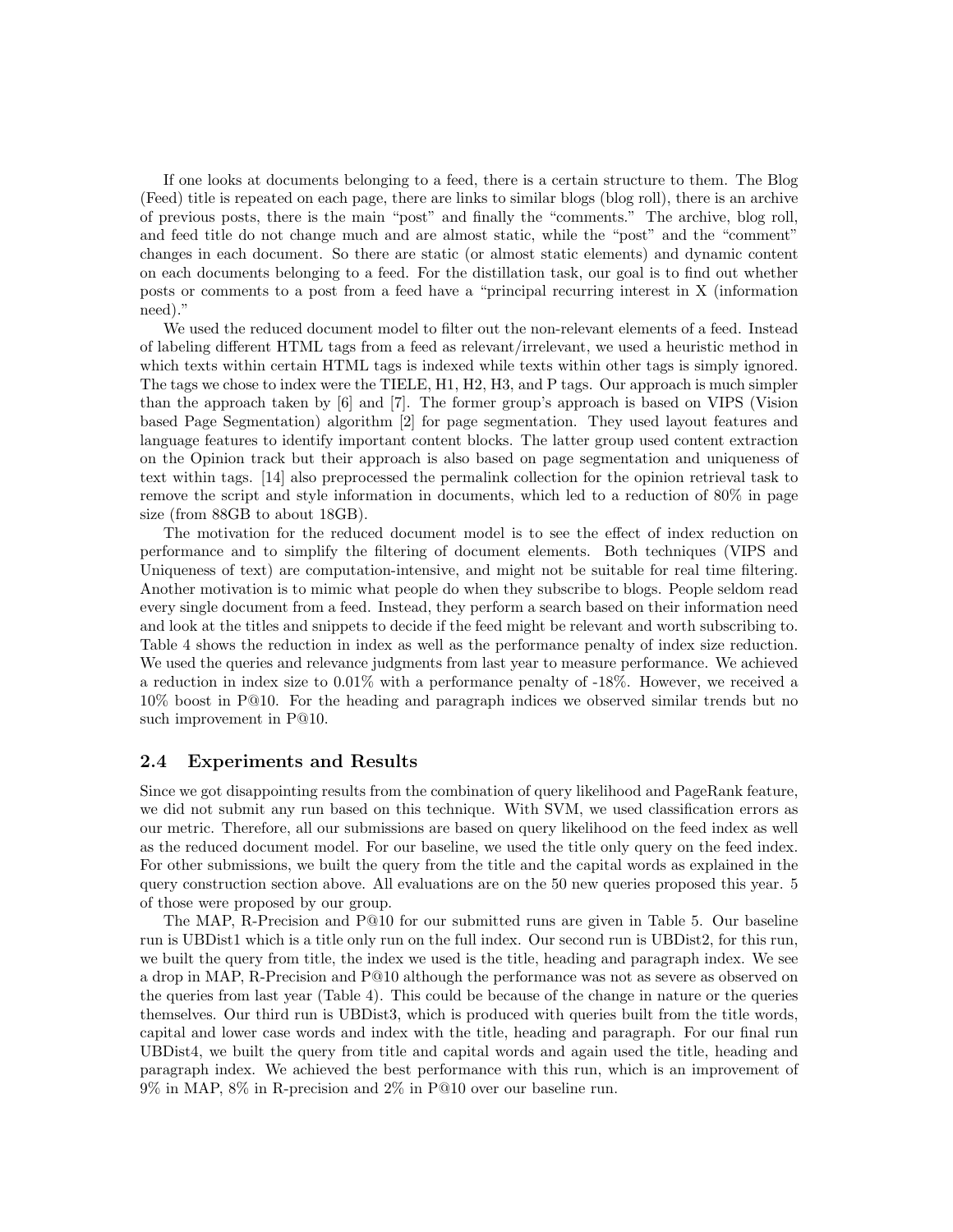| <b>Runs</b>         | MAP    | R-Prec | P@10   |
|---------------------|--------|--------|--------|
| UBDist <sub>1</sub> | 0.2410 | 0.2916 | 0.3720 |
| UBDist2             | 0.2348 | 0.2949 | 0.3640 |
| UBDist3             | 0.2304 | 0.2951 | 0.3460 |
| UBDist4             | 0.2633 | 0.3160 | 0.3820 |

Table 5: Performance of official runs on Feed Distillation task

| <b>UB</b> Runs | MAP          | $\mid$ R-Prec | $\mathbf{P}@10$ |
|----------------|--------------|---------------|-----------------|
| UB (baseline)  | $\pm 0.1700$ | 0.2267        | $\pm 0.3793$    |
| UBop1          | 0.1570       | 0.1925        | $\pm 0.3093$    |

| Table 6: Performance on Opinion Mining task |  |  |  |
|---------------------------------------------|--|--|--|
|---------------------------------------------|--|--|--|

# 3 Opinion and Polarity Task

The Opinion retrieval task involves locating blog posts that express an opinion about a given target. It can be summarized as, "What do people think about "target" where the target is an information need." Thus, the Opinion task is a subjective task. Each search topic in this task is about a person, a location, an organization, a product, or an event. The topic of a post does not necessarily have to be the target, but an opinion about the target must be present in the post or one of the comments to the post in order for the blog to be considered relevant.

The goal of the Polarity task is, for each topic, all positive opinionated documents and negative opinionated documents should be ranked and retrieved. This task is very similar to the Opinion task with a small difference: in the Polarity task no documents that have both negative and positive opinion about a target should be returned.

Since both tasks are subjective, we need some human judgments on words that are considered opinionated (positive or negative or objective). That is, a lexicon with words labeled as positive, negative or objective is needed. In our experiment, we used SentiGI lexicon [5], as described below.

### 3.1 Lexicon

The SentiGI lexicon is based on the General Inquirer (GI) lexicon [12]. The GI lexicon contains positive and negative words. The SentiGI lexicon adds a new category of objective words. The SentiGI positive and negative word lists are made from 1,612/1,982 terms obtained by two original GI sets of 1,915/2,291 terms after removing 17 terms appearing in both categories (e.g. deal). For the Objective category, the 7,582 GI terms that are not labeled as either Positive or Negative, are labeled as Objective. Then all the multiple entries of a single term caused by multiple senses are reduced to a single entry. After this reduction we have 5,009 objective terms. We used this list of positive, negative and objective words in our experiment. We trained our neural network based on the relative word distribution on last years judgments.

## 3.2 Opinion Task

To train our neural network we used the following features: (1) document length, (2) number of positive words, (3) number of negative words, (4) number of objective words, (5) ratio of positive words to total number of words in document (after stop word removal, same below), (6) ratio of negative words to total number of words in document, and (7) ratio of objective words to total number of words in document.

After training, we first ran the title-only query and got an initial set of documents. Since for this task, 1000 documents had to be returned and some documents may not have any opinion or might be rejected, our initial set was made of the top 2000 documents returned for a query. We then used the neural network to obtain a class label (Opinionated or Unopinionated) for the document. For the Opinion task the class labels were Positive, Negative, Mixed and Unopinionated. If a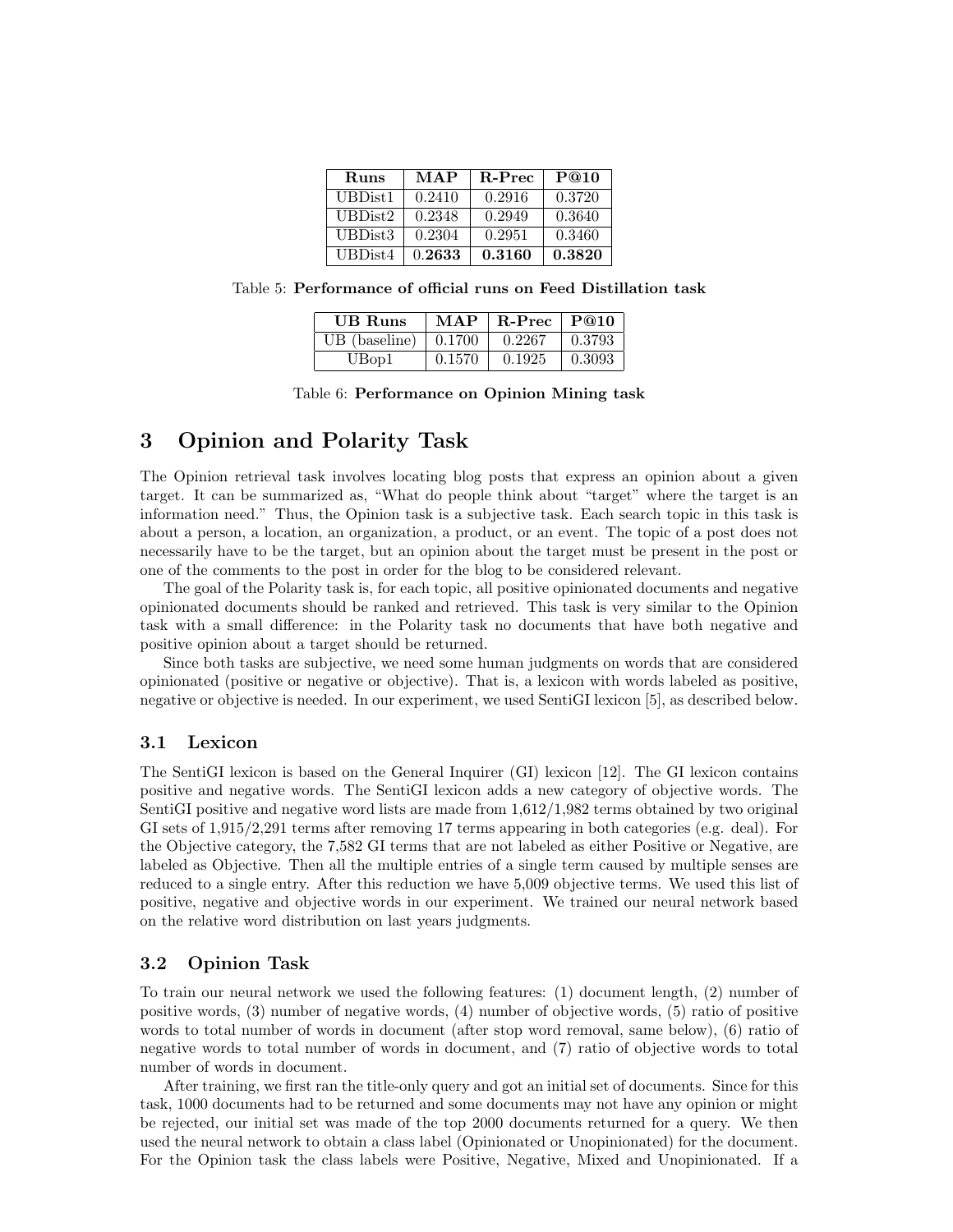| <b>UB</b> Runs                   | MAP        | $R-Prec$ PQ10 |         |
|----------------------------------|------------|---------------|---------|
| UBpol1 (positive)                | $0.0666\,$ | 0.0785        | -0.0906 |
| UBneg1 (negative) $\vert$ 0.0529 |            | 0.0686        | 0.0725  |

|  | Table 7: Performance on Polarity task |  |  |  |
|--|---------------------------------------|--|--|--|
|--|---------------------------------------|--|--|--|

| Method   | $\rm{ORel}$ |        | $\mid$ MAP $\mid$ R-Prec | $\perp$ P@10 |
|----------|-------------|--------|--------------------------|--------------|
|          | OΟ          |        | $0.3476$   0.3803        | 0.6250       |
| A with O | ΑQ          | 0.2698 | 0.3471                   | 0.6208       |

Table 8: Performance on Opinion Mining Task with and without opinion mining. A means Ad-hoc retrieval techniques used, O means Opinion mining technique used, OQ means 2007 Opinion qrel, AQ means 2006 Ad-hoc retrieval.

document is judged to be positive, negative or objective, we take a linear combination of its initial relevance and the probability assigned to the label (positive, negative or objective). We finally reranked the documents based on this modified score.

#### 3.3 Polarity Task

Unlike the Opinion task, documents of mixed opinion should be excluded from the returned set. Thus we did not need to retrain our neural network and needed to make only some minor changes. The class labels were Positive, Negative, Mixed or Objective and Unopinionated. If a document was judged to have mixed opinion, we rejected it. All documents ranked positive were separated from the the documents ranked negative. We then output the final ranked set of positive and negative documents.

#### 3.4 Experiments and Results

For testing we used the Indri query language; our query looks like the following

#### $#1(Marchof the Penquins) \#uw(MarchPenquins)$

where  $H(March of the Penguins)$ " was taken from the title of the query and executed as a phrase query, and the words "March" and "Penguins" are extracted from title after removing stop words from the query itself. We use Indri's built-in Language Modeling (query likelihood) ranking method to rank the documents.

We found that there was a high correlation between relevant blogs and opinionated blogs. Indeed, applying opinion mining degraded the performance (see Table 8). Such degradation after processing was also observed by a few other teams in last year Opinion Mining task (e.g., [10]). Our hypothesis for the drop in performance is that most blogs are opinionated, thus this kind of shallow opinion mining could have filtered out some relevant blogs. In that table, UB is our baseline submission, for which we used the title as our query and the default query likelihood model in Indri to rank documents. For **UBop1**, we used the title as our query, got an initial set of documents, and used our neural network to rerank these documents.

Table 7 shows the result for the polarity task. From the results we see that the performance of our system is better on positive opinionated documents than on negative opinionated documents. We used the title as our query, got an initial set of documents, and used our neural network trained to filter out blogs with mixed opinions. The reranked list of positive opinionated blogs was submitted as **UBpol1** and the list of negative opinionated blogs was submitted as **UBneg1**.

#### 3.5 Conclusions for the Blog tasks

For the Feed Distillation task, we applied link-based feature PageRank in combination with query likelihood model but the combination did not work well. We also studied query independent